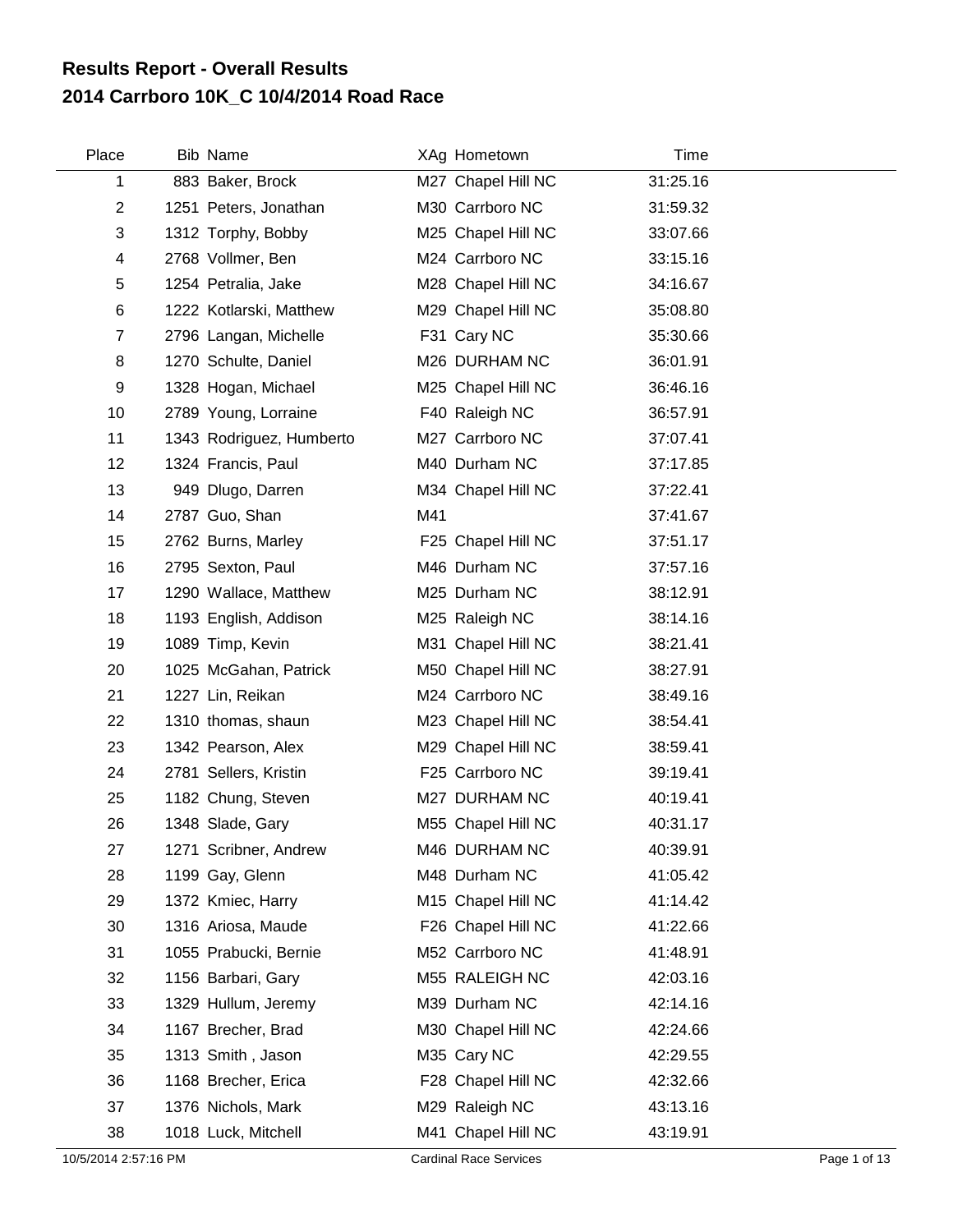| Place | <b>Bib Name</b>               | XAg Hometown        | Time     |  |
|-------|-------------------------------|---------------------|----------|--|
| 39    | 1331 Kajitani, Ikuo           | M33 Chapel Hill NC  | 43:23.91 |  |
| 40    | 2794 Sawyer, Simon            | M47 Chapel Hill NC  | 43:29.41 |  |
| 41    | 1330 Josephson, Molly         | F25 Carrboro NC     | 43:35.16 |  |
| 42    | 1378 Rees, John               | M55 Chapel Hill NC  | 43:35.92 |  |
| 43    | 1252 Peterson, Eric           | M52 Chapel Hill NC  | 43:37.17 |  |
| 44    | 968 Halevy, Avner             | M37 Chapel Hill NC  | 43:44.47 |  |
| 45    | 974 Hassin, Bryan             | M35 Chapel Hill NC  | 43:45.91 |  |
| 46    | 1245 pass, david              | M46 Chapel Hill NC  | 44:01.41 |  |
| 47    | 1166 Braun, Glynis            | F18 Philadelphia PA | 44:13.91 |  |
| 48    | 2772 Phillips, Alexa          | F19 Chapel Hill NC  | 44:23.75 |  |
| 49    | 1321 chu, jennifer            | f30 Chapel Hill NC  | 44:29.49 |  |
| 50    | 963 Grill, Warren             | M47 Chapel Hill NC  | 44:31.74 |  |
| 51    | 1234 McGeary, Andrea          | F35 Durham NC       | 44:32.25 |  |
| 52    | 1202 giordano, chris          | M40 Chapel Hill NC  | 44:33.74 |  |
| 53    | 1177 Cannon, Matthew          | M28 Califon NJ      | 44:37.74 |  |
| 54    | 1223 Lara-Cinisomo, Sandraluz | F45 Chapel Hill NC  | 44:49.74 |  |
| 55    | 2757 Bizzell, Rodney          | M47 Raleigh NC      | 44:50.24 |  |
| 56    | 1066 Savage, Eric             | M44 Chapel Hill NC  | 44:55.99 |  |
| 57    | 893 Astrachan, Owen           | M58 Chapel Hill NC  | 45:15.99 |  |
| 58    | 935 Couper, David             | M60 Chapel Hill NC  | 45:25.74 |  |
| 59    | 1117 Ziemba, Natalie          | F26 Chapel Hill NC  | 45:25.90 |  |
| 60    | 1062 Roberts, Sarah           | F33 Chapel Hill NC  | 45:30.00 |  |
| 61    | 884 clark, wade               | m69 Pittsboro NC    | 45:36.75 |  |
| 62    | 991 Jaspers, Ilona            | F45 Carrboro NC     | 45:44.74 |  |
| 63    | 1160 Barritt, Millie          | F38 Chapel Hill NC  | 45:50.25 |  |
| 64    | 1371 Kalin, Sydney            | F19 Cary NC         | 45:52.99 |  |
| 65    | 1351 Straus, Hank             | M59 Chapel Hill NC  | 45:56.99 |  |
| 66    | 1076 Singer, Amy              | F37 Hillsborough NC | 45:58.50 |  |
| 67    | 2753 Billings, Ed             | M52 Chapel Hill NC  | 46:05.00 |  |
| 68    | 1112 Will, Roch               | M58 Mebane NC       | 46:10.74 |  |
| 69    | 2788 Solomon, Mark            | M45 Hillsborough NC | 46:17.24 |  |
| 70    | 1150 Andruejol, johan         | M26 Carrboro NC     | 46:20.49 |  |
| 71    | 1235 Meyer, Beau              | M26 Chapel Hill NC  | 46:23.99 |  |
| 72    | 2785 Easthom, James           | M50 Chapel Hill NC  | 46:28.74 |  |
| 73    | 1091 totten, brian            | m37 Durham NC       | 46:35.49 |  |
| 74    | 1272 sellers, don             | M64 Siler City NC   | 46:41.99 |  |
| 75    | 989 Inman, Matthew            | M22 Chapel Hill NC  | 46:47.25 |  |
| 76    | 1001 Kopec, Douglas           | M57 Carrboro NC     | 46:54.99 |  |
| 77    | 2760 Gazda, Stephen           | M35 Chapel Hill NC  | 46:59.25 |  |
| 78    | 1192 Emamian, Lily            | F23 Chapel Hill NC  | 46:59.99 |  |
| 79    | 993 jhaveri, ravi             | M43 DURHAM NC       | 47:03.49 |  |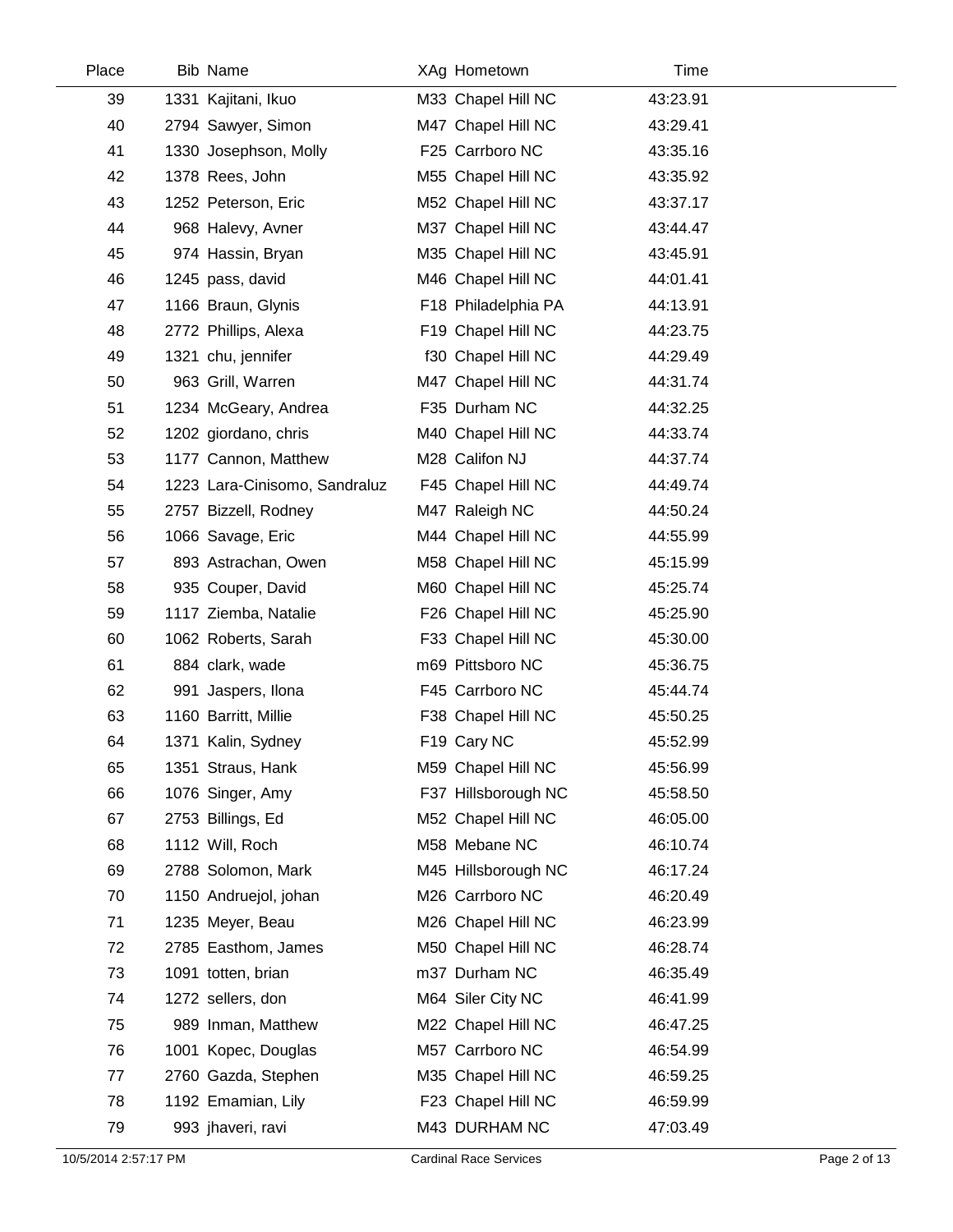| Place | Bib Name                | XAg Hometown        | Time     |  |
|-------|-------------------------|---------------------|----------|--|
| 80    | 1187 Dizon, Mitch       | M30 Chapel Hill NC  | 47:09.74 |  |
| 81    | 1215 Horton, Christine  | F33 Carrboro NC     | 47:16.99 |  |
| 82    | 1379 rowe, miles        | M39 Durham NC       | 47:18.49 |  |
| 83    | 1185 Daley, Lucas       | M10 Carrboro NC     | 47:27.49 |  |
| 84    | 1286 Tripp, Lindsay     | F29 RALEIGH NC      | 47:32.74 |  |
| 85    | 942 Daley, Nora         | F9 Carrboro NC      | 47:33.74 |  |
| 86    | 1297 Welterlin, Aurelie | F34 Durham NC       | 47:36.36 |  |
| 87    | 1339 McClanahan, Jon    | M36 Chapel Hill NC  | 47:36.99 |  |
| 88    | 1196 Evans, Elizabeth   | F34 Chapel Hill NC  | 47:41.49 |  |
| 89    | 1337 Mainz, Emilie      | F26 Chapel Hill NC  | 47:42.74 |  |
| 90    | 1159 Barritt, Alfred    | M40 Chapel Hill NC  | 47:46.74 |  |
| 91    | 960 Graham, Nicholas    | M42 Chapel Hill NC  | 47:59.24 |  |
| 92    | 1040 Nicholson, Sara    | F39 Chapel Hill NC  | 48:00.49 |  |
| 93    | 1072 Shofer, Sharon     | F45 Chapel Hill NC  | 48:08.74 |  |
| 94    | 1315 Angel, Elinor      | F29 Cary NC         | 48:13.99 |  |
| 95    | 1179 Caren, Neal        | M41 Chapel Hill NC  | 48:15.74 |  |
| 96    | 2778 Godfrey, Jake      | M41 Chapel Hill NC  | 48:18.24 |  |
| 97    | 1198 Gardner, Joanne    | F59 Chapel Hill NC  | 48:21.24 |  |
| 98    | 1079 Song, Paula        | F40 Chapel Hill NC  | 48:22.99 |  |
| 99    | 1319 Bruno, Dario       | M34 Chapel Hill NC  | 48:36.49 |  |
| 100   | 1284 Tracy, Carrie      | F32 Carrboro NC     | 48:40.49 |  |
| 101   | 891 Amsbary, Jessica    | F35 Chapel Hill NC  | 48:45.24 |  |
| 102   | 901 bauer, tanja        | f31 Chapel Hill NC  | 48:47.50 |  |
| 103   | 2756 Schmitz, William   | M42 Chapel Hill NC  | 48:48.24 |  |
| 104   | 2792 Darduini, Emilio   | M59 Raleigh NC      | 48:56.25 |  |
| 105   | 1216 Hu, Shijia         | M31 Chapel Hill NC  | 48:57.74 |  |
| 106   | 1214 Hirschfield, Greg  | M55 Durham NC       | 49:02.49 |  |
| 107   | 1138 Shelton, Ken       | M58 Chapel Hill NC  | 49:03.24 |  |
| 108   | 1093 Trudeau, Evan      | M40 Chapel Hill NC  | 49:11.99 |  |
| 109   | 1174 Burns, Harriett    | F38 Chapel Hill NC  | 49:14.75 |  |
| 110   | 1026 McGibbon, Lynne    | F48 Carrboro NC     | 49:15.49 |  |
| 111   | 1153 Bader, Matthew     | M31 Durham NC       | 49:17.49 |  |
| 112   | 1385 van Zessen, Ruud   | M26 Chapel Hill NC  | 49:22.99 |  |
| 113   | 1300 Young, Timothy     | M38 Durham NC       | 49:23.99 |  |
| 114   | 1336 MacKay, Douglas    | M35 Carrboro NC     | 49:24.75 |  |
| 115   | 965 guiteras, raymond   | m39 College Park MD | 49:29.76 |  |
| 116   | 1111 wilkinson, michael | m54 Mebane NC       | 49:30.00 |  |
| 117   | 1006 Lee, Jessica       | F44 Chapel Hill NC  | 49:40.49 |  |
| 118   | 908 Board, Anthony      | M15 DURHAM NC       | 49:42.49 |  |
| 119   | 923 Campbell, Barbara   | F57 Carrboro NC     | 49:45.99 |  |
| 120   | 1110 Wilkinson, Kari    | F53 Mebane NC       | 49:54.49 |  |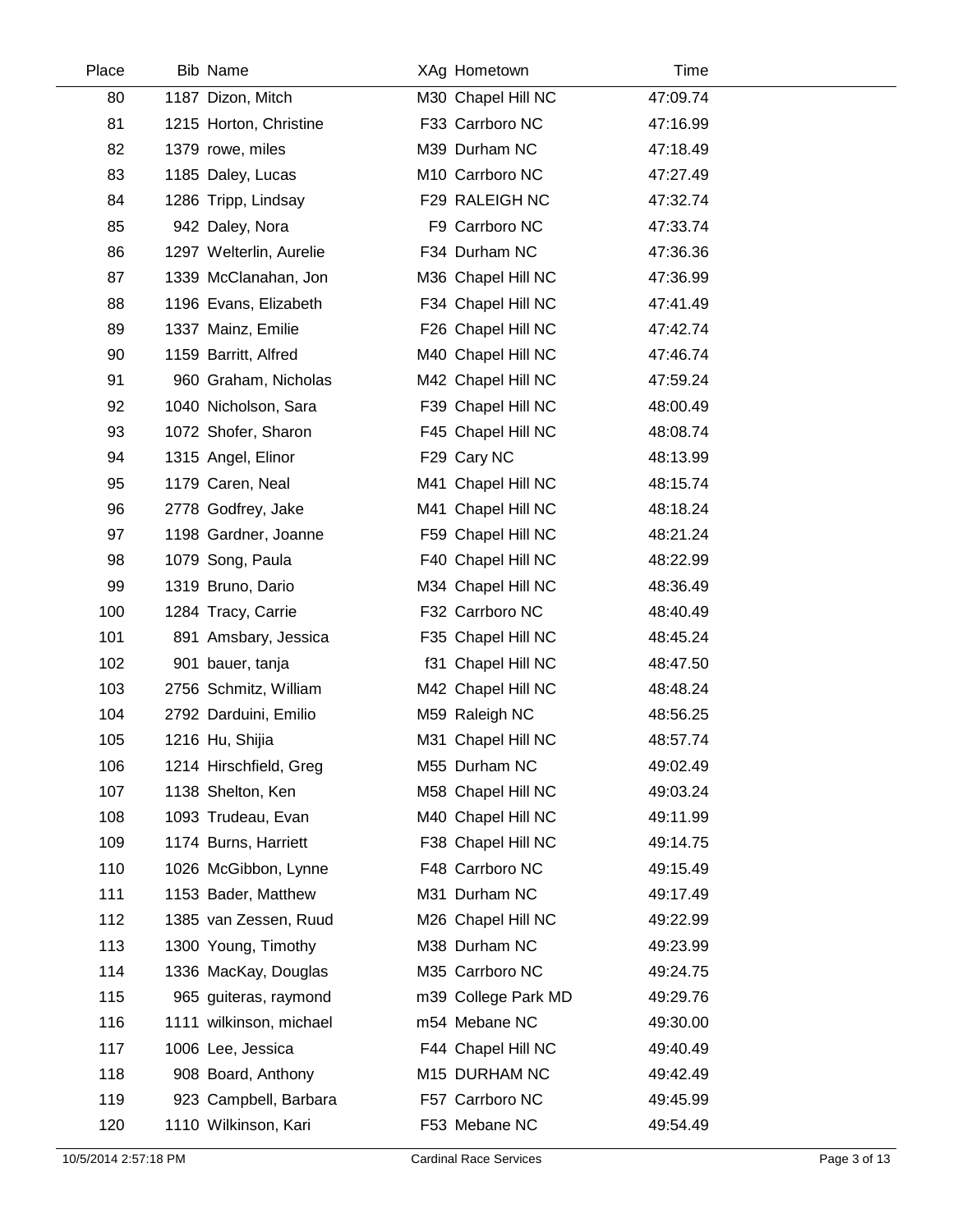| Place | <b>Bib Name</b>            | XAg Hometown         | Time     |  |
|-------|----------------------------|----------------------|----------|--|
| 121   | 1180 Cembrano, Camila      | F28 Durham NC        | 49:54.74 |  |
| 122   | 1172 Budin, Francois       | M30 Chapel Hill NC   | 49:55.99 |  |
| 123   | 2754 Hannan, Hannah        | F48 Chapel Hill NC   | 49:59.99 |  |
| 124   | 979 Hickerson, Michelle    | F45 Chapel Hill NC   | 50:00.74 |  |
| 125   | 1400 Watson-Cook, Emily    | F19 Chapel Hill NC   | 50:01.75 |  |
| 126   | 1075 Shubert, Tiffany      | F44 Chapel Hill NC   | 50:04.99 |  |
| 127   | 2751 Heetderks, Elizabeth  | F43 Chapel Hill NC   | 50:06.24 |  |
| 128   | 2767 Hotelling, Jim        | M67 Chapel Hill NC   | 50:08.50 |  |
| 129   | 1032 Montaquila, Jill      | F47 Pittsboro NC     | 50:08.51 |  |
| 130   | 1289 Vanden Broek, Sarah   | F29 DURHAM NC        | 50:20.74 |  |
| 131   | 1350 Strano, Alex          | M50 Durham NC        | 50:24.99 |  |
| 132   | 1041 Northen, John         | M64 Chapel Hill NC   | 50:30.74 |  |
| 133   | 1146 Abou-Rizk, Mariana    | F19 Winston-Salem NC | 50:32.49 |  |
| 134   | 2791 Calhoun, Ben          | M12 Chapel Hill NC   | 50:36.74 |  |
| 135   | 1306 Goldstein, Duncan     | M10 Carrboro NC      | 50:36.75 |  |
| 136   | 1095 Tweedy, Jonathan      | M36 Carrboro NC      | 50:37.49 |  |
| 137   | 1309 Leffler, Fred         | M30 DURHAM NC        | 50:39.99 |  |
| 138   | 1346 Sherman, Bradford     | M21 Chapel Hill NC   | 50:40.49 |  |
| 139   | 1363 Adams, Mike           | M57 Chapel Hill NC   | 50:42.24 |  |
| 140   | 988 Hussey, Jon            | M52 Chapel Hill NC   | 50:47.74 |  |
| 141   | 1247 Patten, Charlie       | M12 Durham NC        | 50:48.49 |  |
| 142   | 1249 Patten, Trevor        | M12 Durham NC        | 50:53.49 |  |
| 143   | 929 Chesser, Susan         | F51 Durham NC        | 50:54.74 |  |
| 144   | 1071 Sellers, Amanda       | F28 RALEIGH NC       | 50:57.25 |  |
| 145   | 1356 Van Voorhis, Meg      | F30 Chapel Hill NC   | 50:58.49 |  |
| 146   | 1248 patten, evelyn        | F12 Durham NC        | 51:01.24 |  |
| 147   | 1069 Schmidt, Blaine       | m47 Gaithersburg MD  | 51:04.26 |  |
| 148   | 1092 Towe, Elizabeth Terra | F48 Hillsborough NC  | 51:04.49 |  |
| 149   | 902 Beatty, Brian Gyro     | M51 Hillsborough NC  | 51:04.50 |  |
| 150   | 1299 Wick, Cara            | F39 Winston Salem NC | 51:12.74 |  |
| 151   | 1387 Cragg, Mike           | M50 Durham NC        | 51:13.49 |  |
| 152   | 2797 McLellan, Laura       | F26 DURHAM NC        | 51:20.75 |  |
| 153   | 1021 Mangum, Heidi         | F37 Durham NC        | 51:24.24 |  |
| 154   | 1243 Ollila, Mary          | F49 Chapel Hill NC   | 51:25.49 |  |
| 155   | 1173 Bundy, Terence        | M31 Chapel Hill NC   | 51:27.75 |  |
| 156   | 934 Correia, Joao          | M46 Durham NC        | 51:35.24 |  |
| 157   | 1269 Salemson, Jeremy      | M45 Chapel Hill NC   | 51:39.24 |  |
| 158   | 2783 Hankins, Heidi        | F50 Chapel Hill NC   | 51:41.99 |  |
| 159   | 2800 Goldston, David       | M56 Chapel Hill NC   | 51:45.49 |  |
| 160   | 1096 Vann, William         | M66 Chapel Hill NC   | 51:50.99 |  |
| 161   | 1354 Ullman, Alexander     | m21 Chapel Hill NC   | 51:52.74 |  |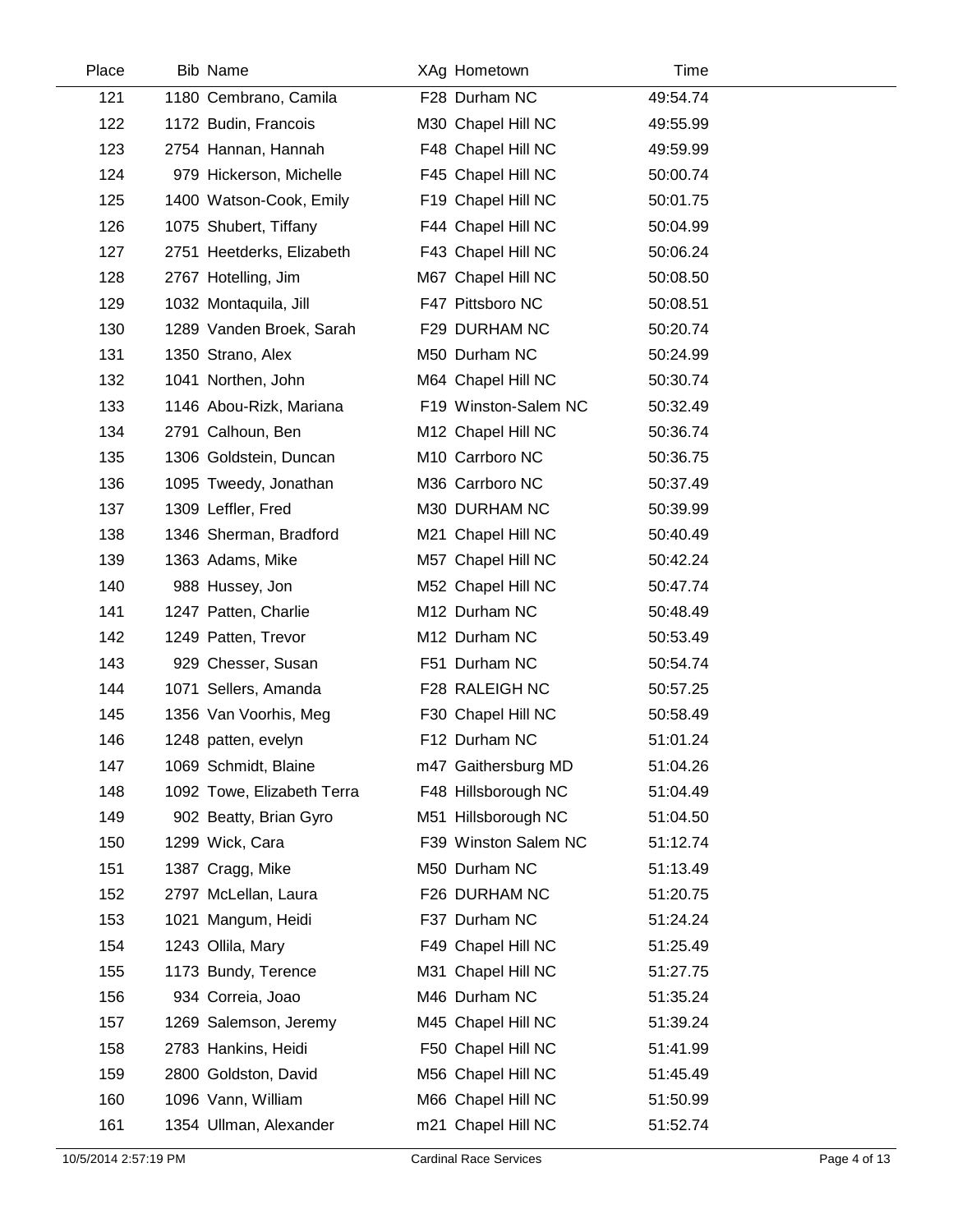| Place | <b>Bib Name</b>             | XAg Hometown        | Time     |  |
|-------|-----------------------------|---------------------|----------|--|
| 162   | 1266 Rudolph, Sara          | F21 Chapel Hill NC  | 51:52.75 |  |
| 163   | 1147 Akers, Alessandra      | F19 Chapel Hill NC  | 51:53.74 |  |
| 164   | 1061 Roberts, Jason         | M38 Chapel Hill NC  | 51:55.74 |  |
| 165   | 1221 Kohrman, Richard       | M66 Mebane NC       | 51:56.74 |  |
| 166   | 1399 VanderLoop, Maria      | F41 Snow Camp NC    | 52:00.99 |  |
| 167   | 885 Hollmann, Lena          | F63 Cary NC         | 52:06.74 |  |
| 168   | 2755 kern, terry            | f46 Chapel Hill NC  | 52:08.99 |  |
| 169   | 2750 Ayers, Jordan          | M27 Durham NC       | 52:15.99 |  |
| 170   | 1030 Mitchell, Roger        | M64 Carrboro NC     | 52:18.24 |  |
| 171   | 1301 Zuiker, Anton          | M44 Chapel Hill NC  | 52:23.99 |  |
| 172   | 1213 Hemelt, Steve          | M32 Carrboro NC     | 52:25.24 |  |
| 173   | 1335 MacDougall, Bonnie     | F42 Carrboro NC     | 52:25.99 |  |
| 174   | 1074 Shotwell, John         | M37 Hillsborough NC | 52:29.74 |  |
| 175   | 1225 Lenarz, Adam           | M29 Durham NC       | 52:32.49 |  |
| 176   | 927 Chaney, Edward          | M42 Chapel Hill NC  | 52:37.50 |  |
| 177   | 1295 wares, amy             | f41 Carrboro NC     | 52:39.25 |  |
| 178   | 1224 Lara-Cinisomo, Vincent | M45 Chapel Hill NC  | 52:41.74 |  |
| 179   | 1282 Taylor, Ken            | M51 Chapel Hill NC  | 52:42.25 |  |
| 180   | 1157 Barnes, Edward         | M41 Durham NC       | 52:42.25 |  |
| 181   | 2790 Miller, Tim            | M41 DURHAM NC       | 52:42.49 |  |
| 182   | 1113 Williams, Joel         | M53 Mebane NC       | 52:43.74 |  |
| 183   | 1211 harman, kristin        | f34 RALEIGH NC      | 52:44.49 |  |
| 184   | 1016 Lloyd, Aline           | F43 Chapel Hill NC  | 52:47.99 |  |
| 185   | 1368 Chase, Rhea            | F34 DURHAM NC       | 52:49.49 |  |
| 186   | 919 Butt, Craig             | M39 DURHAM NC       | 52:51.00 |  |
| 187   | 948 Derbakova, Anna         | F27 Durham NC       | 52:57.99 |  |
| 188   | 1318 Brown, Dave            | M48 Charlotte NC    | 53:05.25 |  |
| 189   | 1190 duncan, richard        | M49 Chapel Hill NC  | 53:05.49 |  |
| 190   | 1023 Matthews, Greg         | M42 Sanford NC      | 53:24.74 |  |
| 191   | 1305 esterley, chris        | M51 Chapel Hill NC  | 53:25.24 |  |
| 192   | 1022 Matthews, David        | M38 Carrboro NC     | 53:30.99 |  |
| 193   | 886 Adams, Brian            | M31 Mebane NC       | 53:41.74 |  |
| 194   | 1028 McMahon, Katharine     | F27 Chapel Hill NC  | 53:49.49 |  |
| 195   | 1027 McLeod, Leigh          | F50 Chapel Hill NC  | 53:59.99 |  |
| 196   | 1060 Rives, Don             | M53 Chapel Hill NC  | 53:59.99 |  |
| 197   | 1367 Bigler IV, Roy         | M47 Siler City NC   | 54:01.74 |  |
| 198   | 1034 morningstar, scott     | m49 Carrboro NC     | 54:05.50 |  |
| 199   | 2780 Berrien, Kate          | F45 Hillsborough NC | 54:07.00 |  |
| 200   | 1106 White, Adam            | M38 Durham NC       | 54:08.74 |  |
| 201   | 1291 Walsh, Kerry           | F21 Chapel Hill NC  | 54:11.24 |  |
| 202   | 1070 Seils, Damon           | M41 Carrboro NC     | 54:19.26 |  |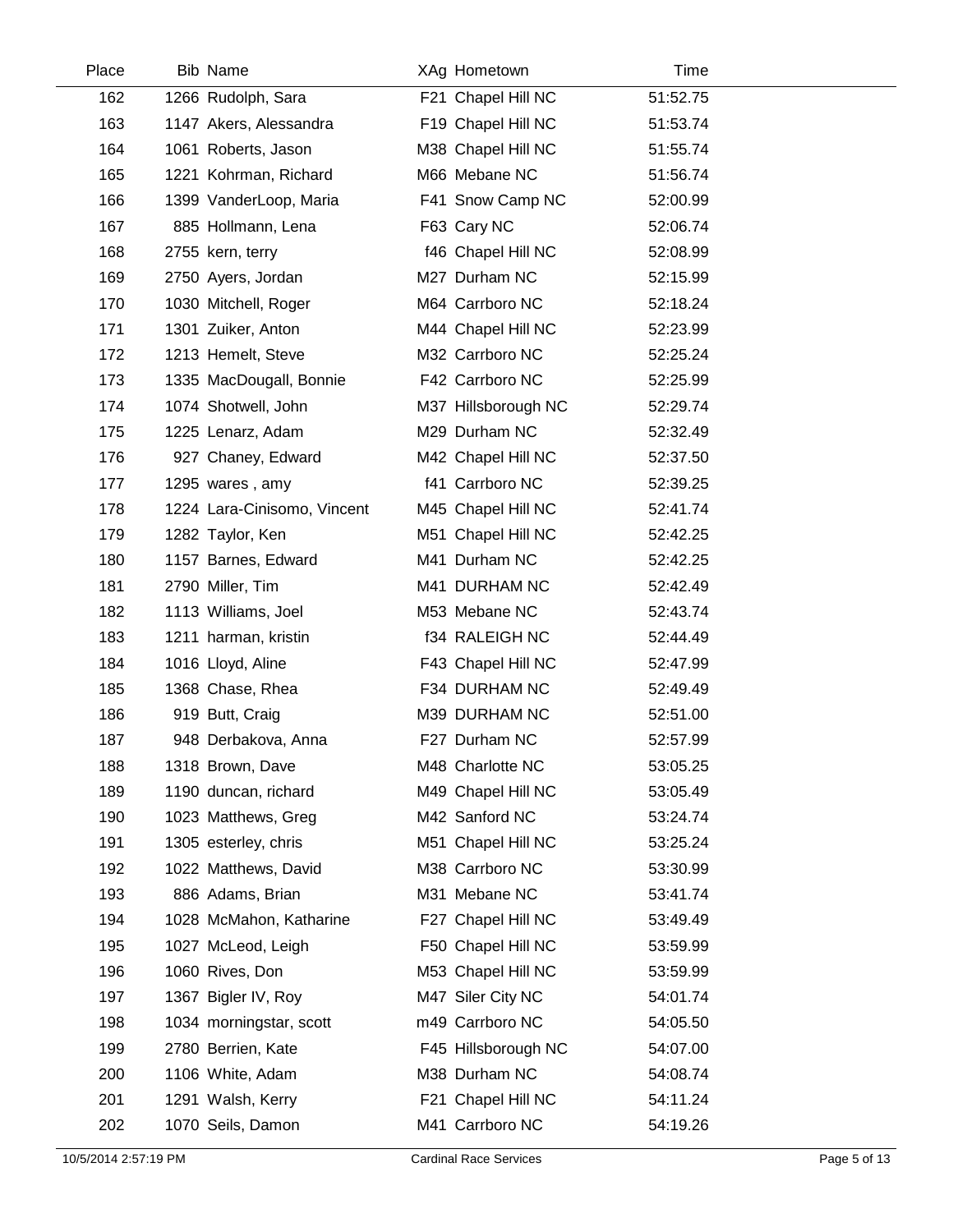| Place | <b>Bib Name</b>            | XAg Hometown        | Time     |  |
|-------|----------------------------|---------------------|----------|--|
| 203   | 977 Herrick, Jeffrey       | M41 Carrboro NC     | 54:19.50 |  |
| 204   | 1334 Lee, Greg             | M41 Chapel Hill NC  | 54:26.74 |  |
| 205   | 907 Blue, Christopher      | M46 Chapel Hill NC  | 54:34.74 |  |
| 206   | 1100 Weeks, Cyndy          | F50 Carrboro NC     | 54:41.25 |  |
| 207   | 2759 mandeville-long, anne | f55 Chapel Hill NC  | 54:56.24 |  |
| 208   | 2758 long, robert          | m63 Chapel Hill NC  | 54:56.49 |  |
| 209   | 1244 Padilla, Heather      | F31 Falls Church VA | 54:58.99 |  |
| 210   | 1332 Keane, Julie          | F45 Chapel Hill NC  | 55:00.50 |  |
| 211   | 972 Harris, Jerry          | M74 DURHAM NC       | 55:10.74 |  |
| 212   | 1352 Swanson, Jeff         | M37 Chapel Hill NC  | 55:13.99 |  |
| 213   | 1396 Rocha, Lili           | F30 Carrboro NC     | 55:16.24 |  |
| 214   | 1273 Settimi, Jessica      | F28 Clayton NC      | 55:16.99 |  |
| 215   | 1370 Davis, Edward         | M69 Chapel Hill NC  | 55:17.49 |  |
| 216   | 2784 Kinyamu, Harriet      | F49 Cary NC         | 55:19.24 |  |
| 217   | 1194 Entrekin, Karen       | F40 Pittsboro NC    | 55:21.49 |  |
| 218   | 1163 Bloom, Tim            | M50 Lillington NC   | 55:24.49 |  |
| 219   | 922 Calhoun, Linh          | F46 Chapel Hill NC  | 55:30.99 |  |
| 220   | 1115 Yu, Sarah             | F23 Chapel Hill NC  | 55:36.74 |  |
| 221   | 1014 Li, Vivian            | F57 Durham NC       | 55:36.74 |  |
| 222   | 925 Cavanaugh, Mark        | m41 Chapel Hill NC  | 55:37.24 |  |
| 223   | 1341 Naess, Liz            | F38 Chapel Hill NC  | 55:39.49 |  |
| 224   | 1338 Massai, Rachel        | F38 Mebane NC       | 55:42.24 |  |
| 225   | 896 Baldauf, Madeleine     | F14 Chapel Hill NC  | 55:44.24 |  |
| 226   | 921 Calhoun, Bill          | M46 Chapel Hill NC  | 55:47.74 |  |
| 227   | 1365 baca, christopher     | M51 Carrboro NC     | 55:52.49 |  |
| 228   | 1323 Elliott, Joanneke     | F51 Carrboro NC     | 56:00.24 |  |
| 229   | 1340 Morovati, Max         | M13 Carrboro NC     | 56:01.74 |  |
| 230   | 1279 Sutton, Anne          | F48 Durham NC       | 56:05.74 |  |
| 231   | 1353 Teer, Amanda          | F32 Durham NC       | 56:05.75 |  |
| 232   | 1380 Rychel, Brianne       | F35 Pittsboro NC    | 56:14.49 |  |
| 233   | 887 Agusta, Joe            | M49 Chapel Hill NC  | 56:14.74 |  |
| 234   | 1200 George, Claire        | F39 Chapel Hill NC  | 56:14.99 |  |
| 235   | 1326 Fried, Mike           | M47 Chapel Hill NC  | 56:19.00 |  |
| 236   | 1258 Prince, Katya         | F48 Durham NC       | 56:20.74 |  |
| 237   | 1261 Ramsey, Adam          | M16 Roxboro NC      | 56:23.24 |  |
| 238   | 1010 Lehman, Dan           | M51 Chapel Hill NC  | 56:24.49 |  |
| 239   | 1263 Richardson, Andrea    | F44 Chapel Hill NC  | 56:25.74 |  |
| 240   | 954 Fanning, Alan          | M50 Carrboro NC     | 56:26.74 |  |
| 241   | 2798 Hails, Dick           | M62 Chapel Hill NC  | 56:27.49 |  |
| 242   | 906 Bloom, Kerry           | M60 Chapel Hill NC  | 56:29.49 |  |
| 243   | 947 Dean, Brad             | M43 Chapel Hill NC  | 56:31.24 |  |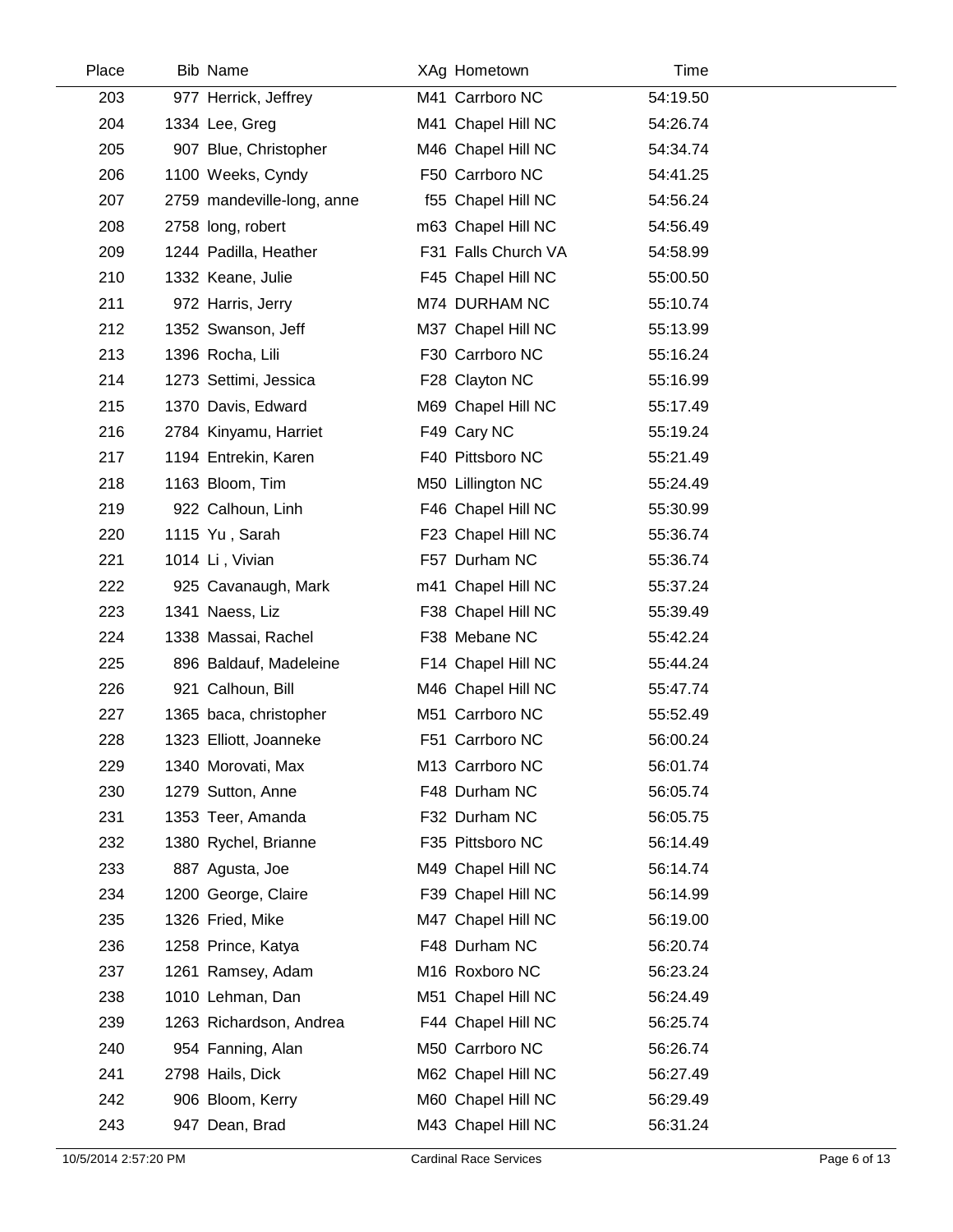| Place | Bib Name                   | XAg Hometown        | Time     |  |
|-------|----------------------------|---------------------|----------|--|
| 244   | 1381 Stuber, Garret        | M36 Pittsboro NC    | 56:34.49 |  |
| 245   | 1397 Ryabichenko, Andriy   | M29 CARY NC         | 56:35.50 |  |
| 246   | 1064 Rosen, Norm           | m60 Chapel Hill NC  | 56:35.74 |  |
| 247   | 1357 Weeks, Gillian        | F14 Carrboro NC     | 56:36.99 |  |
| 248   | 2761 Weeks, Kevin          | M50 Carrboro NC     | 56:39.99 |  |
| 249   | 1375 Mikhaylyants, Vadim   | M25 Chapel Hill NC  | 56:45.49 |  |
| 250   | 1161 Bettger, Janet        | F38 Hillsborough NC | 56:46.74 |  |
| 251   | 2786 Easthom, Emily        | F15 Chapel Hill NC  | 56:49.49 |  |
| 252   | 1233 Mayo, Rodney          | M49 Hillsborough NC | 57:13.49 |  |
| 253   | 1402 Wells, Ryan           | M25 Raleigh NC      | 57:16.49 |  |
| 254   | 2803 Sager, Elizabeth      | F25 Dallas TX       | 57:19.99 |  |
| 255   | 890 alston, kwame          | m25 Carrboro NC     | 57:26.25 |  |
| 256   | 1206 Grill, Julie          | F50 Chapel Hill NC  | 57:33.74 |  |
| 257   | 1128 Jensen, Chris         | M48 Chapel Hill NC  | 57:37.99 |  |
| 258   | 1207 Gupton, Stephanie     | F35 Chapel Hill NC  | 57:39.50 |  |
| 259   | 1038 Nason, Ellen          | F <sub>51</sub>     | 57:40.74 |  |
| 260   | 1298 Wessell, Laura        | F46 Hillsborough NC | 57:40.99 |  |
| 261   | 1280 Swingler, Margaret    | F35 Chapel Hill NC  | 57:45.49 |  |
| 262   | 1042 Novak, Adam           | M41 Chapel Hill NC  | 57:49.24 |  |
| 263   | 1082 Sun, Zu-Wen           | M54 Chapel Hill NC  | 57:53.24 |  |
| 264   | 1171 Brown, Carrie         | F40 DURHAM NC       | 57:53.49 |  |
| 265   | 915 Breito, Nathan         | M32 Durham NC       | 57:54.74 |  |
| 266   | 2770 McDonough, Susan      | F46 Carrboro NC     | 57:55.50 |  |
| 267   | 950 Douillet, Christelle   | F46 Chapel Hill NC  | 57:57.99 |  |
| 268   | 980 Himmel, Theresa        | F46 Chapel Hill NC  | 57:59.74 |  |
| 269   | 1288 Tyrrell, Jean         | F28 Carrboro NC     | 58:00.25 |  |
| 270   | 1083 Superak, Peter        | M58 Carrboro NC     | 58:06.49 |  |
| 271   | 1107 White, Amy            | F37 Durham NC       | 58:08.75 |  |
| 272   | 983 Holland, Holly         | F52 Chapel Hill NC  | 58:08.76 |  |
| 273   | 1281 Tamayo, Amy           | F36 Pittsboro NC    | 58:09.25 |  |
| 274   | 903 bennett, lisa          | F36 Carrboro NC     | 58:17.49 |  |
| 275   | 1059 Richardson, Julie     | F51 Chapel Hill NC  | 58:27.49 |  |
| 276   | 1084 Surh, Jerry           | M75 Carrboro NC     | 58:31.24 |  |
| 277   | 1053 Porter, Greg          | M52 Carrboro NC     | 58:32.74 |  |
| 278   | 1058 Retsch-Bogart, George | M62 Chapel Hill NC  | 58:38.00 |  |
| 279   | 945 Davis, Sonia           | F48 Chapel Hill NC  | 58:42.25 |  |
| 280   | 1088 Thomas, Jody          | M43 Chapel Hill NC  | 58:42.49 |  |
| 281   | 1203 giordano, claire      | F38 Chapel Hill NC  | 58:45.00 |  |
| 282   | 1145 Abe, Paige            | F26 Chapel Hill NC  | 58:45.25 |  |
| 283   | 900 Bargiacchi, Francesca  | F39 Carrboro NC     | 58:46.74 |  |
| 284   | 952 Eberhard, David        | M54 Carrboro NC     | 58:46.74 |  |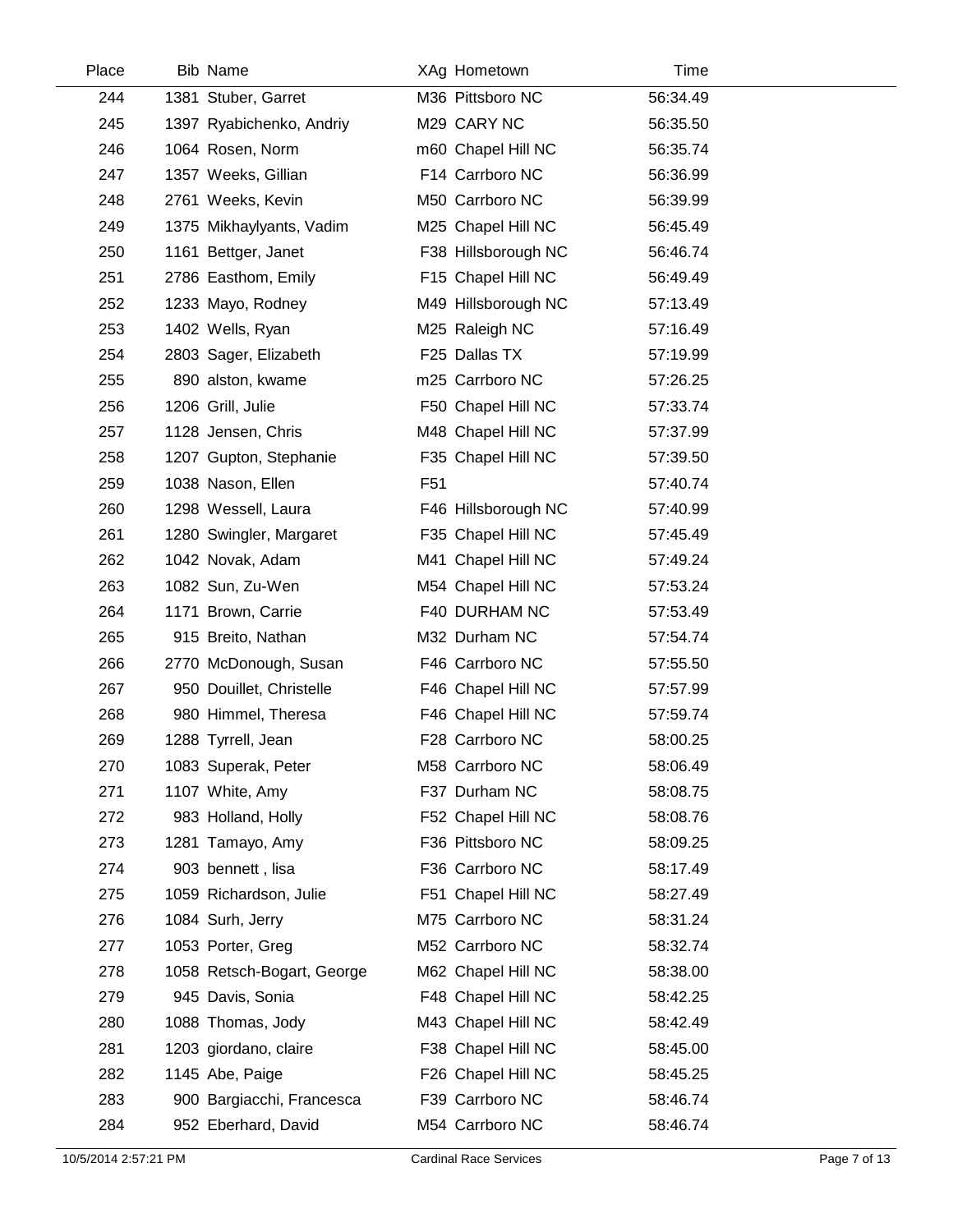| Place | <b>Bib Name</b>               | XAg Hometown         | Time        |  |
|-------|-------------------------------|----------------------|-------------|--|
| 285   | 1080 Spencer, Rachel          | F29 Durham NC        | 58:54.49    |  |
| 286   | 1390 Ebeling, Michael         | M53 Winston-Salem NC | 58:57.26    |  |
| 287   | 1191 Ebeling, Carolyn         | F21 Carrboro NC      | 58:57.99    |  |
| 288   | 1364 Armstrong, Jen           | F53 Chapel Hill NC   | 59:01.25    |  |
| 289   | 1327 Hede, Karyn              | F50 Chapel Hill NC   | 59:02.24    |  |
| 290   | 889 Allen, Lauren             | F24 Chapel Hill NC   | 59:03.49    |  |
| 291   | 964 Guerrero, Mark            | M43 Creedmoor NC     | 59:04.99    |  |
| 292   | 951 Duncan, Catherine         | f49 Chapel Hill NC   | 59:06.74    |  |
| 293   | 1002 la via, maria            | f51 Chapel Hill NC   | 59:06.99    |  |
| 294   | 978 Hessling, Peter           | M62 Durham NC        | 59:10.00    |  |
| 295   | 1276 Strader, Michael         | M48 Durham NC        | 59:12.24    |  |
| 296   | 1384 Usinger, Marley          | F11 Carrboro NC      | 59:15.99    |  |
| 297   | 1057 Rath, Martha             | f44 Chapel Hill NC   | 59:35.49    |  |
| 298   | 1046 Paul, Eric               | M57 Carrboro NC      | 59:35.49    |  |
| 299   | 2773 Meyer, Jaye              | F53 Chapel Hill NC   | 59:35.50    |  |
| 300   | 975 Haynes, Elizabeth         | F26 Chapel Hill NC   | 59:39.99    |  |
| 301   | 1264 Robertson, Desmond       | M58 Charlotte NC     | 59:41.25    |  |
| 302   | 1133 Pizzagalli, Mia          | F47 Chapel Hill NC   | 59:41.74    |  |
| 303   | 1392 Krishnan, Arun           | M28 Durham NC        | 59:50.49    |  |
| 304   | 916 Bruno, Dean               | M50 Chapel Hill NC   | 59:52.49    |  |
| 305   | 917 Bruno, Elizabeth          | F49 Chapel Hill NC   | 59:52.75    |  |
| 306   | 1007 Lee, Richard             | M36 Chapel Hill NC   | 59:52.99    |  |
| 307   | 1044 Paisner, Sara            | F41 Chapel Hill NC   | 59:53.74    |  |
| 308   | 996 Kapsaskis, Tony           | M49 Cary NC          | 01:00:00.00 |  |
| 309   | 939 Cunningham, Jayne         | F58 Hillsborough NC  | 01:00:00.26 |  |
| 310   | 912 Bowers, Albert            | M36 Chapel Hill NC   | 01:00:00.27 |  |
| 311   | 1197 Gambill, Renee           | F43 Chapel Hill NC   | 01:00:11.99 |  |
| 312   | 2801 Fortner, Glenn           | M47 Clayton NC       | 01:00:19.51 |  |
| 313   | 2802 Fortner, Dianne          | F44 Clayton NC       | 01:00:19.76 |  |
| 314   | 2764 Mouw, Sheri              | F46 Chapel Hill NC   | 01:00:23.99 |  |
| 315   | 1232 Mavraganis, Christine    | F23 Raleigh NC       | 01:00:27.75 |  |
| 316   | 924 Campbell, JJ              | F44 Chapel Hill NC   | 01:00:43.99 |  |
| 317   | 2771 Massai, Neil             | M38 Mebane NC        | 01:00:44.99 |  |
| 318   | 1013 Li, Bo                   | F31 Chapel Hill NC   | 01:01:01.24 |  |
| 319   | 1186 Davis, Lee               | F27 Cary NC          | 01:01:08.50 |  |
| 320   | 1035 Morrison, Bill           | M47 Durham NC        | 01:01:13.99 |  |
| 321   | 1049 Perry, Susan             | F50 Chapel Hill NC   | 01:01:15.74 |  |
| 322   | 1274 Shapley-Quinn, Mary Kate | F27 Chapel Hill NC   | 01:01:15.74 |  |
| 323   | 910 Boggess, Kim              | F49 Chapel Hill NC   | 01:01:36.75 |  |
| 324   | 1051 Pontious, Emily          | F32 Hillsborough NC  | 01:01:42.49 |  |
| 325   | 1099 Watterson, Carolyn       | F47 Pittsboro NC     | 01:01:47.24 |  |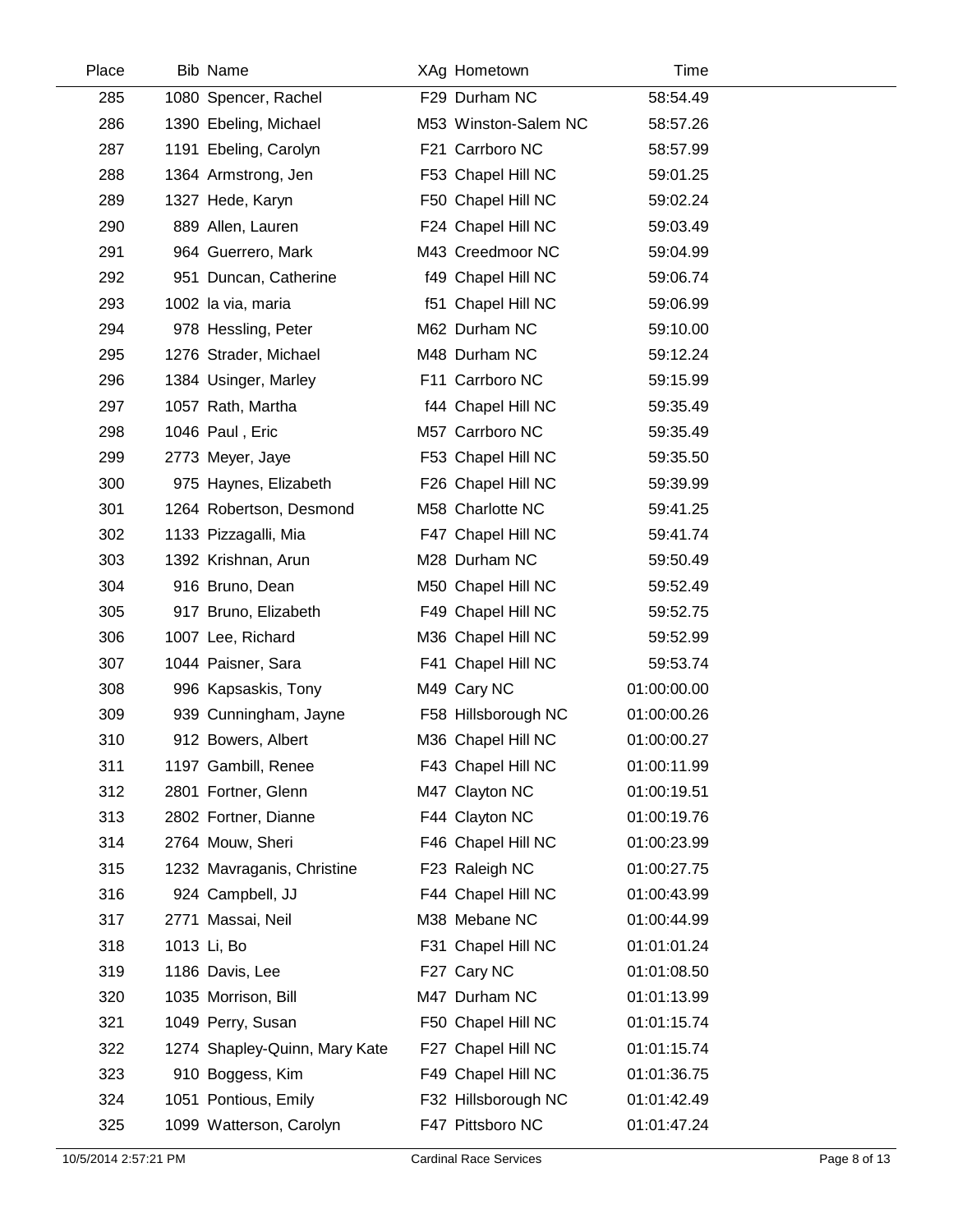| Place | <b>Bib Name</b>             | XAg Hometown         | Time        |  |
|-------|-----------------------------|----------------------|-------------|--|
| 326   | 1008 Leet, Alex             | M29 Raleigh NC       | 01:01:48.00 |  |
| 327   | 943 Davenport, Melissa      | F29 Raleigh NC       | 01:01:48.49 |  |
| 328   | 909 Bodenheimer, Thomas     | M44 Carrboro NC      | 01:01:49.50 |  |
| 329   | 1039 Nichols, George        | M38 Chapel Hill NC   | 01:01:55.26 |  |
| 330   | 1077 Smith, Kathryn         | F48 Carrboro NC      | 01:01:55.74 |  |
| 331   | 1029 Millard, Krista        | F41 Pittsboro NC     | 01:02:06.24 |  |
| 332   | 1212 Haskins, Teri          | F53 Chapel Hill NC   | 01:02:07.74 |  |
| 333   | 1347 Simpson-Vos, Juliellen | F45 Durham NC        | 01:02:11.49 |  |
| 334   | 928 Charles, Lora           | F43 DURHAM NC        | 01:02:11.50 |  |
| 335   | 992 Jekubovitch, Nan        | F58 Siler City NC    | 01:02:16.24 |  |
| 336   | 1359 Willis, Tina           | F43 Chapel Hill NC   | 01:02:20.24 |  |
| 337   | 1358 Willis, Monte          | M45 Chapel Hill NC   | 01:02:20.50 |  |
| 338   | 1345 Scurtu, Adrienne       | F53 Hillsborough NC  | 01:02:20.75 |  |
| 339   | 1395 Ramesh, Sheela         | F27 Chapel Hill NC   | 01:02:21.99 |  |
| 340   | 1142 traister, stacey       | F48 GRAHAM NC        | 01:02:37.49 |  |
| 341   | 911 Boone, Joan             | F61 Efland NC        | 01:02:38.24 |  |
| 342   | 1155 Balintfy, Joe          | M46 Carrboro NC      | 01:02:41.49 |  |
| 343   | 1401 Wells, Jessica         | F23 Raleigh NC       | 01:02:44.00 |  |
| 344   | 1267 Rumsey, Jaime          | M40 Holly Springs NC | 01:02:45.41 |  |
| 345   | 2752 Van Ark, Gwen          | F50 Carrboro NC      | 01:02:49.49 |  |
| 346   | 1229 Madden, Emily          | F27 DURHAM NC        | 01:02:53.99 |  |
| 347   | 1373 McKay, Amanda          | F37 Carrboro NC      | 01:02:58.49 |  |
| 348   | 1374 McKay, Daniel          | M38 Carrboro NC      | 01:02:58.49 |  |
| 349   | 1183 Coleman, Kate          | F29 Carrboro NC      | 01:02:58.74 |  |
| 350   | 1344 Sabin, Jason           | M31 CARY NC          | 01:03:08.24 |  |
| 351   | 1389 de Jong, Eelco         | M30 Chapel Hill NC   | 01:03:22.74 |  |
| 352   | 2769 Rogers, Kim            | F43 Carrboro NC      | 01:03:24.00 |  |
| 353   | 2776 Cotton, John           | M49 Chapel Hill NC   | 01:03:25.24 |  |
| 354   | 1201 gibson, scott          | M41 Durham NC        | 01:03:25.99 |  |
| 355   | 1255 Phillips, Paul         | M59 Roxboro NC       | 01:03:29.24 |  |
| 356   | 1098 Wasiolek, Sue          | <b>f59 DURHAM NC</b> | 01:03:31.24 |  |
| 357   | 1004 Lee, Becky             | F36 Chapel Hill NC   | 01:03:32.49 |  |
| 358   | 1000 Kleinhammes, Alfred    | M63 Chapel Hill NC   | 01:03:32.74 |  |
| 359   | 1302 Cherry, Diane          | F46 Raleigh NC       | 01:03:34.24 |  |
| 360   | 1369 Cheves, Avery          | F25 Carrboro NC      | 01:03:37.49 |  |
| 361   | 2799 Childress, Daniel      | M26 DURHAM NC        | 01:03:54.99 |  |
| 362   | 1228 Lindberg, Lina         | F34 Chapel Hill NC   | 01:03:59.24 |  |
| 363   | 1152 Ayers, Catherine       | F22 Raleigh NC       | 01:04:00.00 |  |
| 364   | 984 Horton, Julie           | F58 Chapel Hill NC   | 01:04:01.49 |  |
| 365   | 2782 murphy, kaitlyn        | F28 Carrboro NC      | 01:04:22.74 |  |
| 366   | 1087 TAYLOR, LISA           | F39 Efland NC        | 01:04:23.24 |  |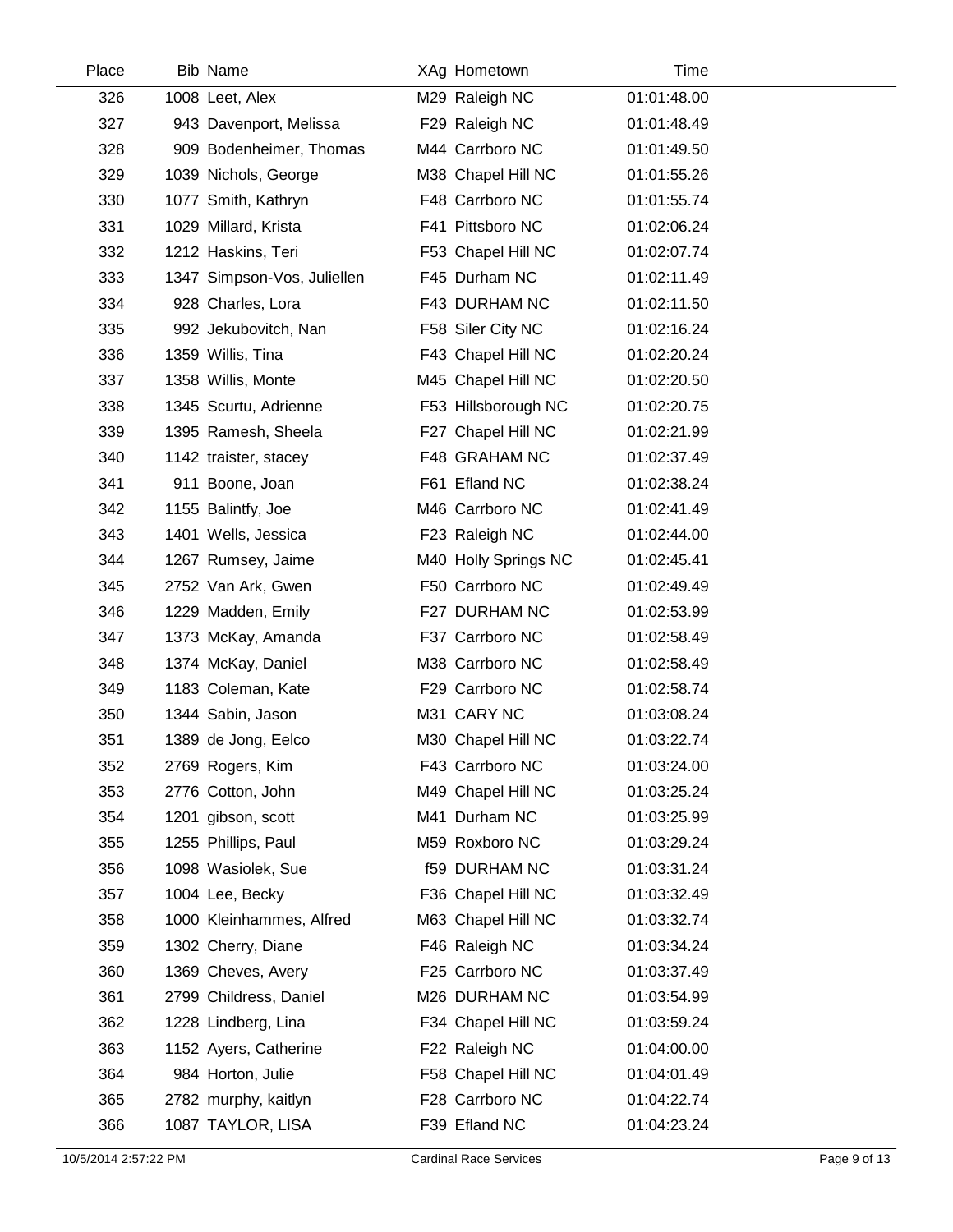| Place | <b>Bib Name</b>            | XAg Hometown          | Time        |  |
|-------|----------------------------|-----------------------|-------------|--|
| 367   | 1148 Anderson, Sheelagh    | F67 Carrboro NC       | 01:04:26.74 |  |
| 368   | 1134 Ponikvar, Anthony     | M25 Chapel Hill NC    | 01:04:37.25 |  |
| 369   | 1250 Patterson, Evan       | M47 Chapel Hill NC    | 01:04:37.75 |  |
| 370   | 2777 Godfrey, Logan        | M9 Chapel Hill NC     | 01:04:43.00 |  |
| 371   | 895 Baker, Steven          | M62 Chapel Hill NC    | 01:04:45.74 |  |
| 372   | 1176 Cannon, Lori          | F47 Chapel Hill NC    | 01:04:59.24 |  |
| 373   | 2774 Cotton, Michael       | M12 Chapel Hill NC    | 01:05:00.49 |  |
| 374   | 894 Bailey, Lara           | F36 Chapel Hill NC    | 01:05:01.49 |  |
| 375   | 2775 Cotton, Christine     | F49 Chapel Hill NC    | 01:05:05.25 |  |
| 376   | 1283 Tolmie, Carri         | F35 Chapel Hill NC    | 01:05:07.49 |  |
| 377   | 961 Greene, Deb            | F57 Chapel Hill NC    | 01:05:08.00 |  |
| 378   | 1220 Kimbell, Julie        | F54 Chapel Hill NC    | 01:05:09.24 |  |
| 379   | 994 Johnson, Michelle      | F39 Carrboro NC       | 01:05:13.99 |  |
| 380   | 1052 Pooley, Paul          | m59 Durham NC         | 01:05:21.49 |  |
| 381   | 932 Copeland, Bill         | M54 Chapel Hill NC    | 01:05:22.74 |  |
| 382   | 913 Bowers, Bob            | M45 Carrboro NC       | 01:05:24.74 |  |
| 383   | 1122 Cotton, David         | M59 Durham NC         | 01:05:25.50 |  |
| 384   | 933 Copeland, Valerie      | F46 Chapel Hill NC    | 01:05:28.74 |  |
| 385   | 1391 Guerrero, Misty       | F35 Creedmoor NC      | 01:05:45.74 |  |
| 386   | 998 kilts, priscilla       | f46 Durham NC         | 01:06:16.49 |  |
| 387   | 1011 Lewis, Shannon        | F43 WAKE FOREST N     | 01:06:16.75 |  |
| 388   | 1361 Woss, Greg            | M27 Chapel Hill NC    | 01:06:26.25 |  |
| 389   | 1293 Walton, Lindsay       | F25 Chapel Hill NC    | 01:06:26.49 |  |
| 390   | 1386 wick, william         | M64 Southern Pines NC | 01:06:27.49 |  |
| 391   | 2779 Carrig, Madeline      | F44 Chapel Hill NC    | 01:06:28.75 |  |
| 392   | 944 David, James           | M26 Carrboro NC       | 01:06:30.24 |  |
| 393   | 987 Hunter, Jon            | M52 Durham NC         | 01:06:35.99 |  |
| 394   | 936 Coyle, Thomas          | M39 Durham NC         | 01:06:36.00 |  |
| 395   | 1189 Duffy Coyle, Courtney | F33 Durham NC         | 01:06:36.24 |  |
| 396   | 1388 davis, latanya        | F47 Chapel Hill NC    | 01:06:38.99 |  |
| 397   | 1231 Martinson, Christina  | F35 Durham NC         | 01:06:40.74 |  |
| 398   | 1019 Lujan, Nan            | F34 Chapel Hill NC    | 01:06:46.88 |  |
| 399   | 1169 Brewster, Wendy       | F48 Chapel Hill NC    | 01:06:48.23 |  |
| 400   | 1236 miller-sethi, faith   | F49 Chapel Hill NC    | 01:06:50.24 |  |
| 401   | 1141 Stegman, Karen        | F45 Chapel Hill NC    | 01:06:51.24 |  |
| 402   | 1124 Fenhagen, caitlin     | F45 Chapel Hill NC    | 01:06:51.75 |  |
| 403   | 1362 Yeowell, Heather      | F74 Chapel Hill NC    | 01:06:56.26 |  |
| 404   | 1238 Morovati, Meredith    | F45 Carrboro NC       | 01:07:16.00 |  |
| 405   | 892 Archer, Janet          | F54 Chapel Hill NC    | 01:07:17.99 |  |
| 406   | 1090 Torrice, Lindsay      | F34 Chapel Hill NC    | 01:07:21.25 |  |
| 407   | 1230 Magnuson, Kristina    | F35 Durham NC         | 01:07:39.00 |  |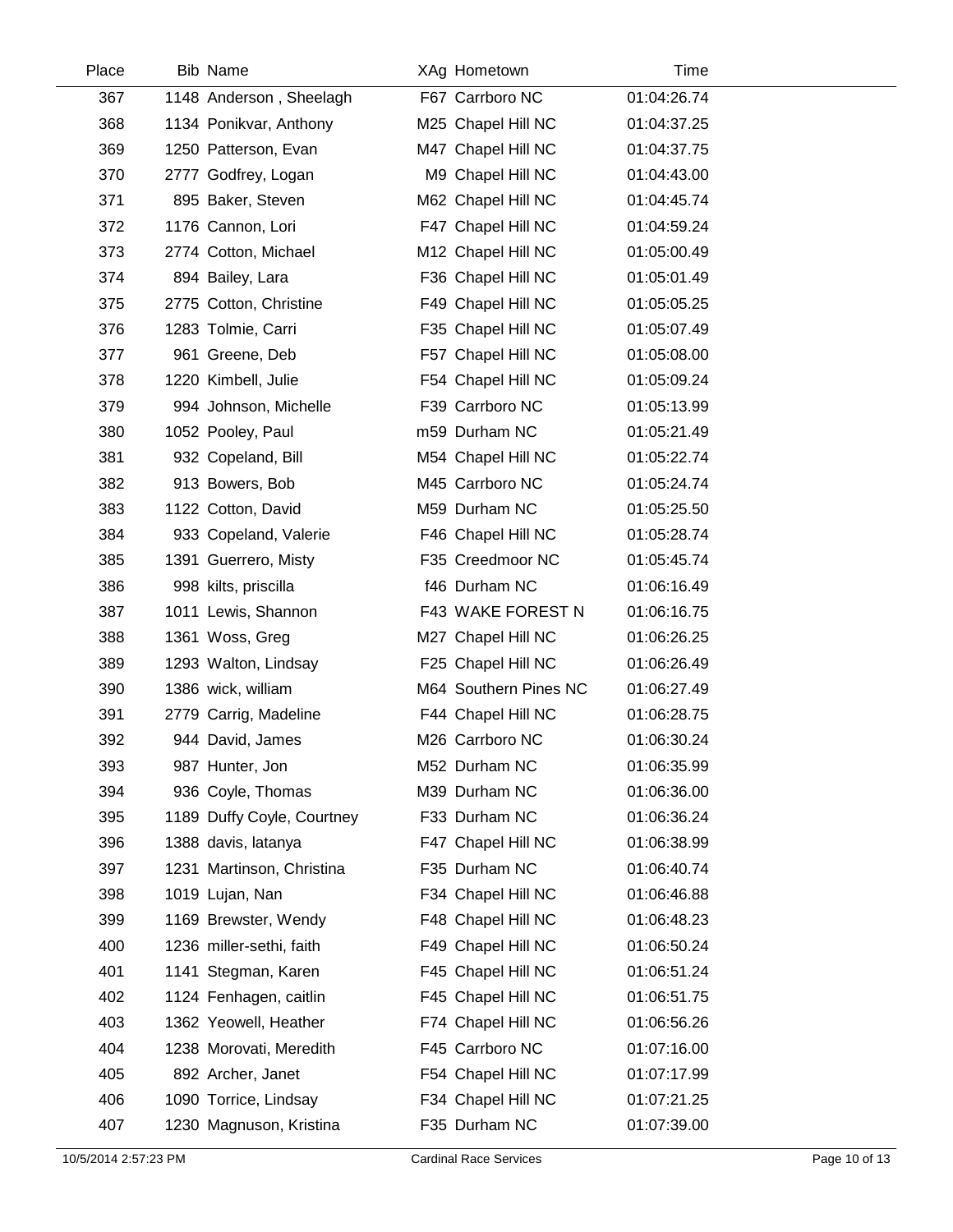| Place | <b>Bib Name</b>          |     | XAg Hometown             | Time        |  |
|-------|--------------------------|-----|--------------------------|-------------|--|
| 408   | 1078 Song, Julie         |     | F44 Raleigh NC           | 01:07:42.99 |  |
| 409   | 1217 Hudson, Tara        |     | F36 GRAHAM NC            | 01:07:55.74 |  |
| 410   | 1296 Watkins, Lisa       |     | F36 Apex NC              | 01:08:04.74 |  |
| 411   | 941 Cupitt, Julia        |     | F66 DURHAM NC            | 01:08:18.49 |  |
| 412   | 1065 Rotenberry, Mark    |     | M55 Chapel Hill NC       | 01:08:30.49 |  |
| 413   | 969 Haney, Rich          |     | M61 Chapel Hill NC       | 01:08:36.99 |  |
| 414   | 1383 Usinger, Emil       |     | M14 Carrboro NC          | 01:08:51.25 |  |
| 415   | 940 Cupitt, Howard       |     | M72 DURHAM NC            | 01:08:52.24 |  |
| 416   | 958 Gibson, Melody       |     | F40 Durham NC            | 01:08:55.50 |  |
| 417   | 1377 Pollock, Carly      |     | F14 Chapel Hill NC       | 01:09:07.49 |  |
| 418   | 1050 Pollock, Kelly      |     | F43 Chapel Hill NC       | 01:09:07.49 |  |
| 419   | 973 Hart, Robert         |     | M60 Chapel Hill NC       | 01:09:24.49 |  |
| 420   | 957 Ghezzo, Ginny        |     | F44 DURHAM NC            | 01:09:37.01 |  |
| 421   | 1195 Erb, Carol          |     | <b>F49 BURLINGTON NC</b> | 01:09:38.49 |  |
| 422   | 1349 Slaven, Cassandra   |     | F45 RALEIGH NC           | 01:10:12.49 |  |
| 423   | 1136 rodriguez, sandra   |     | F45 Chapel Hill NC       | 01:10:25.99 |  |
| 424   | 1126 Heiser, Lindsay     |     | F33 Chapel Hill NC       | 01:10:32.74 |  |
| 425   | 1208 Hackney, Loretta    |     | F45 Chapel Hill NC       | 01:10:36.74 |  |
| 426   | 1003 Lawrence, Susan     |     | F53 Chapel Hill NC       | 01:10:39.25 |  |
| 427   | 904 Bergman, Kirsten     |     | F44 Chapel Hill NC       | 01:10:39.50 |  |
| 428   | 1277 Straub, James       |     | M11 Chapel Hill NC       | 01:10:40.25 |  |
| 429   | 930 Chhorm, Sam          |     | M41 Chapel Hill NC       | 01:10:40.25 |  |
| 430   | 1292 Walton, Carol       |     | F62 DURHAM NC            | 01:10:49.99 |  |
| 431   | 1164 Blotzer, Linda      |     | F69 Pittsboro NC         | 01:10:51.99 |  |
| 432   | 1102 west, tracey        |     | F61 Chapel Hill NC       | 01:10:53.24 |  |
| 433   | 971 Hanson-Baldauf, Dana |     | F45 Chapel Hill NC       | 01:10:56.01 |  |
| 434   | 897 Baldauf, Richard     |     | M46 Chapel Hill NC       | 01:10:56.49 |  |
| 435   | 1139 Simpson, Susan      |     | F56 Chapel Hill NC       | 01:11:19.99 |  |
| 436   | 966 Gumbrecht, Carrie    |     | F57 BURLINGTON NC        | 01:11:31.24 |  |
| 437   | 1275 Smith, Maryann      |     | F64 Pittsboro NC         | 01:11:44.49 |  |
| 438   | 970 Hanson, Margaret     |     | F41 Boulder CO           | 01:12:03.00 |  |
| 439   | 1054 Powers, Maria       | F48 |                          | 01:12:06.24 |  |
| 440   | 1393 O'Boyle, Katherine  |     | F26 Raleigh NC           | 01:12:10.75 |  |
| 441   | 1131 McMiller, Yvette    |     | f50 Durham NC            | 01:12:40.74 |  |
| 442   | 1308 Kerr, Melissa       |     | F39 Chapel Hill NC       | 01:12:41.00 |  |
| 443   | 1307 Kerr, Matt          |     | M39 Chapel Hill NC       | 01:12:41.25 |  |
| 444   | 1210 Hammond, Elaine     |     | F48 Durham NC            | 01:12:41.99 |  |
| 445   | 997 Kelchner, Dave       |     | M60 Chapel Hill NC       | 01:13:03.24 |  |
| 446   | 1119 Batchelor, Carla    |     | F30 Durham NC            | 01:13:16.24 |  |
| 447   | 1129 Martina, Milinda    |     | F42 Mebane NC            | 01:13:52.99 |  |
| 448   | 1130 McCormick, Deborah  |     | F47 Chapel Hill NC       | 01:14:07.99 |  |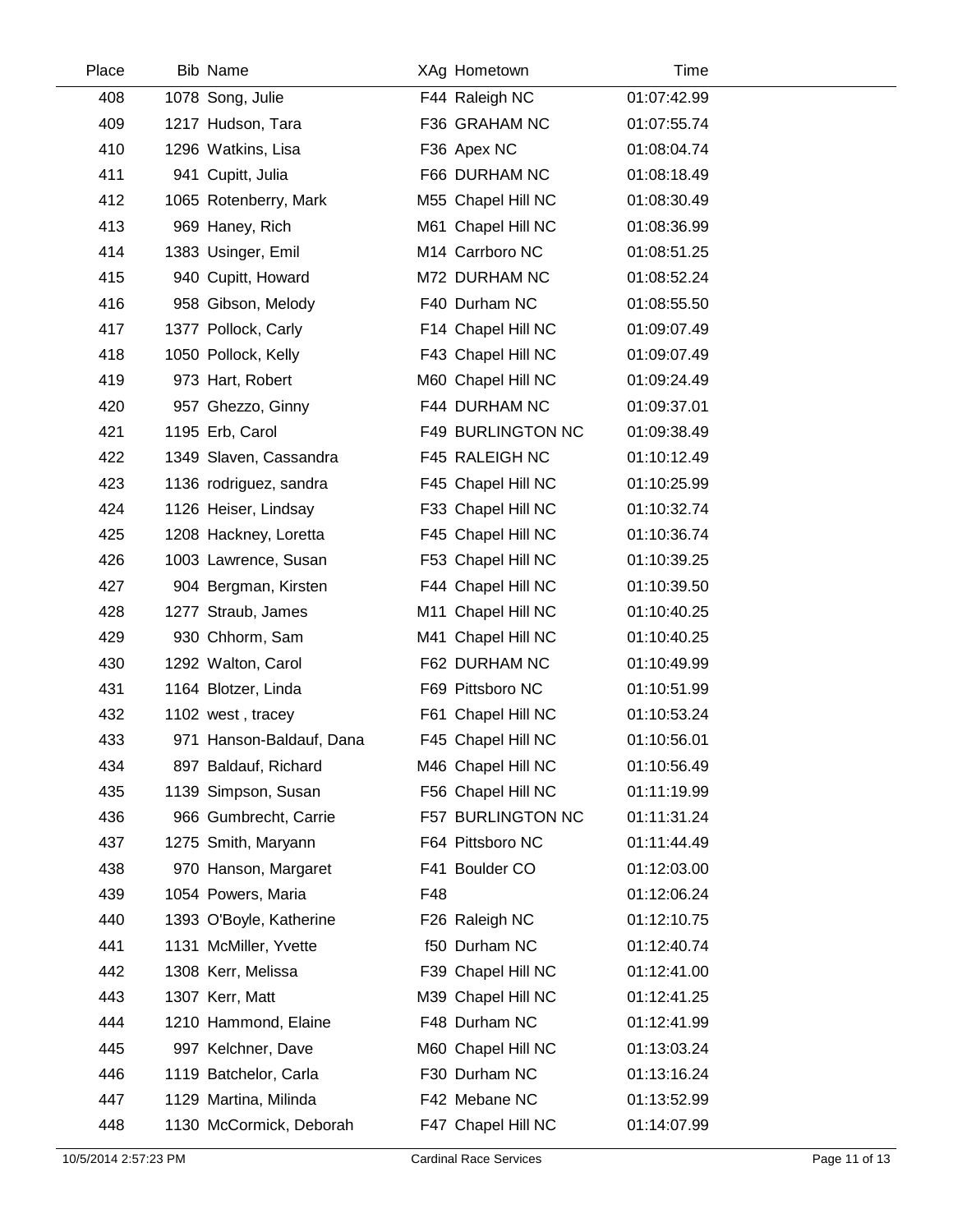| Place | <b>Bib Name</b>           | XAg Hometown        | Time        |  |
|-------|---------------------------|---------------------|-------------|--|
| 449   | 1012 leyden, melanie      | f48 Durham NC       | 01:14:17.24 |  |
| 450   | 1178 Cardona, Danielle    | F43 Chapel Hill NC  | 01:14:23.74 |  |
| 451   | 1073 Shotwell, Jeanette   | F39 Hillsborough NC | 01:14:37.24 |  |
| 452   | 1154 BAKER, LYNDA         | F63 Chapel Hill NC  | 01:14:40.74 |  |
| 453   | 1151 Arnel, Tom           | M51 Carrboro NC     | 01:14:44.99 |  |
| 454   | 1158 Barnes, Glenn        | M37 GRAHAM NC       | 01:14:45.50 |  |
| 455   | 1109 Wilde, Natalie       | F36 Chapel Hill NC  | 01:15:20.75 |  |
| 456   | 1314 Althouse, Linda      | F48 Chapel Hill NC  | 01:15:20.76 |  |
| 457   | 1204 Graden, Mayra        | F51 Chapel Hill NC  | 01:16:00.24 |  |
| 458   | 2765 Yeowell, David       | M77 Chapel Hill NC  | 01:16:23.24 |  |
| 459   | 1246 Pass, Kristen        | F45 Chapel Hill NC  | 01:16:32.01 |  |
| 460   | 976 Haywood, Marion       | F67 Chapel Hill NC  | 01:16:32.26 |  |
| 461   | 985 Howes, Cathy          | F52 Chapel Hill NC  | 01:16:53.99 |  |
| 462   | 959 Gosselin, Tracy       | F43 Carrboro NC     | 01:17:01.50 |  |
| 463   | 1256 Plambeck, Mary Ann   | F48 Hillsborough NC | 01:17:01.75 |  |
| 464   | 1068 Schliebe, Mary       | F38 Pittsboro NC    | 01:17:08.50 |  |
| 465   | 1294 WANSLEY, BRANT       | M68 Carrboro NC     | 01:17:13.99 |  |
| 466   | 1081 Strobel, Jennifer    | F40 Durham NC       | 01:17:17.24 |  |
| 467   | 967 Gunter, Julie         | F32 BURLINGTON NC   | 01:17:32.49 |  |
| 468   | 899 Barber, Jennifer      | F37 BURLINGTON NC   | 01:17:32.49 |  |
| 469   | 1360 wilson, leslie       | F49 Durham NC       | 01:18:12.25 |  |
| 470   | 1311 Moore, Kristin       | F42 Durham NC       | 01:18:12.49 |  |
| 471   | 1226 Liberman, Elyse      | F36 Pittsboro NC    | 01:18:23.49 |  |
| 472   | 1165 Booth, Donna         | F50 Hillsborough NC | 01:18:39.00 |  |
| 473   | 938 Cummings, Aaron       | M8 Chapel Hill NC   | 01:19:09.99 |  |
| 474   | 1114 Woolson, Sandra      | F39 Chapel Hill NC  | 01:19:10.74 |  |
| 475   | 1015 Lindley, Maya        | F37 Carrboro NC     | 01:19:27.99 |  |
| 476   | 999 Klaver, BethAnne      | F26 King George VA  | 01:19:39.24 |  |
| 477   | 1024 mccluskey, linda     | f61 Chapel Hill NC  | 01:20:01.74 |  |
| 478   | 986 hudgins, daniel       | m69 DURHAM NC       | 01:20:02.24 |  |
| 479   | 1265 Roggenbuck, Sharon   | F75 Hillsborough NC | 01:20:06.99 |  |
| 480   | 1116 Zevallos, Juliette   | F31 Carrboro NC     | 01:20:07.99 |  |
| 481   | 1036 Morrison, Susan      | F42 Durham NC       | 01:20:08.99 |  |
| 482   | 2763 McKown, Mary         | F72 Chapel Hill NC  | 01:20:38.49 |  |
| 483   | 1322 Conolly, Rory        | M66 Chapel Hill NC  | 01:20:42.74 |  |
| 484   | 1241 O'Brien, Lynne       | F63 Carrboro NC     | 01:21:16.74 |  |
| 485   | 1132 Metheny, Vikki       | F47 DURHAM NC       | 01:21:51.99 |  |
| 486   | 1149 Andruejol, Eva-marie | F25 Carrboro NC     | 01:22:03.99 |  |
| 487   | 946 Dawson, Kim           | F56 Carrboro NC     | 01:23:09.24 |  |
| 488   | 2793 Jonas, Maya          | F39 Chapel Hill NC  | 01:24:06.24 |  |
| 489   | 1175 Burns, Walter        | M49 Chapel Hill NC  | 01:24:34.24 |  |